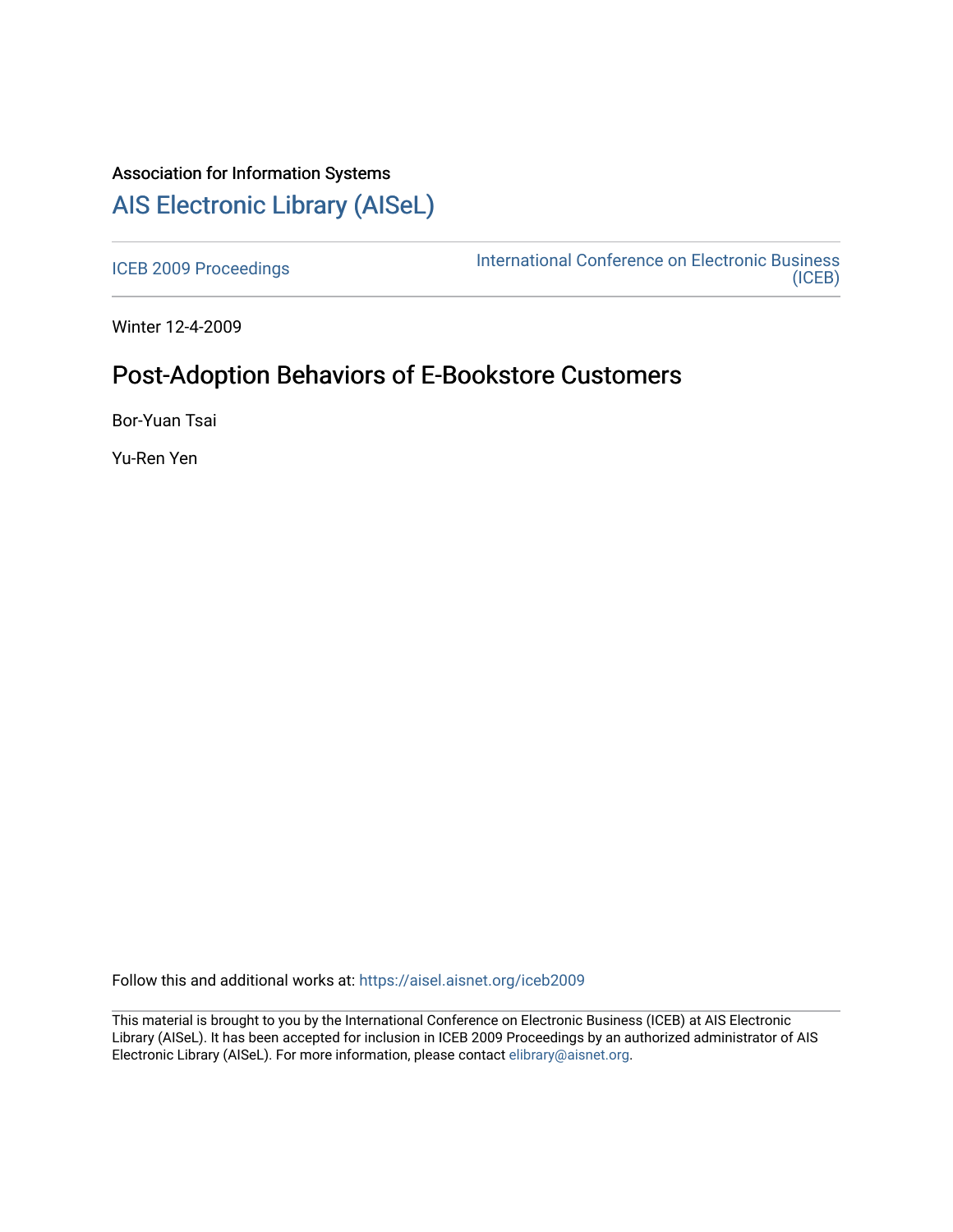## **POST-ADOPTION BEHAVIORS OF E-BOOKSTORE CUSTOMERS**

Bor-Yuan Tsai<sup>1</sup> and Yu-Ren Yen<sup>2</sup> Dept. of Information Commerce, Aletheia University<sup>1</sup> Dept. of Information Management, Far East University<sup>2</sup> <u>by.tsai@mt.au.edu.tw<sup>1</sup>, abelyen@cc.feu.edu.tw</u><sup>2</sup>

## **Abstract**

Although trade costs for both sellers and buyers can be reduced through the usage of e-commerce, however low transfer costs and global competition cause that the e-bookstores to have to maintain their customer loyalty is more difficult than traditional shopping stores. The formations of the customer loyalty of e-bookstores have been explored by many researchers from different points of view, such as service quality, satisfaction and trust. Nevertheless, the current bottleneck of e-commerce operation is that consumers are no longer continuing using e-bookstores. Based on the theory of Post-Acceptance Model, this study empirically tested using a field survey of e-bookstore customers. According to the e-bookstore customers. According to the deconstruction of online store environment, the factors of expectation-confirmation contain the confirmation of information contents, the confirmation of system platform and confirmation of web services quality. The results showed that satisfaction and perceived usefulness are significant predictors of continuance intention. The expectation-confirmation factors except the confirmation of system platform are significant predictor of satisfaction and perceived usefulness. The implications of these findings for e-bookstore continuance theory and practice are proposed in the final section.

**Keywords:** Post-Acceptance Model, Continuance Intention, e-Bookstore, Perceived Usefulness, Satisfaction

## **Introduction**

One of the commercial activities for many Taiwanese is purchasing books in Internet. Take, for example, the sales volume for books.com.tw has 1.1 billion Taiwan Dollars (NT\$) per year. This shows that e-commerce has unlimited potential in Taiwan, and many enterprises are also considering to develop online stores in order to open new digital route sales and new services to their customers. Since 1995, Amazon network shop (www.amazon.com), the initiator of e-bookstores, had been making good use of the

information technology for its customers and building alliance for partnerships and the brand lovalty. Bill Gates, the founder of Microsoft, Bill Gates, the founder of Microsoft. once pointed out in a magazine that all of his books are purchased online for he is very busy and it is a convenient way. With the providence of extremely broad options, this kind of website is also trustable.

Although trade costs for both sellers and buyers can be reduced through the usage of e-commerce, the low cost and global competition made it more difficult for network stores to maintain their customers' loyalty than the traditional shopping stores [1]. Furthermore, the development of new customers and the maintenance of old customers are similar to the leaky bucket theory. This needs the cut in of two sides at the same time; in other words, what network stores or operators face is a bucket with many holes. Therefore, through the elevating of the website quality and various advertisements and promotions, the attraction of new customers is like unceasingly pouring running water into the bucket. On the other hand, the maintenance of old customers is the same as striving to mend the holes in the bucket and to reduce the leaking water as much as possible, so that the water level can rise gradually.

There are differences between attracting new customers to accept the usage of online bookstore and maintaining the old customers to continue using online bookstore. Researchers have discussed this according to different viewpoints and factors and interpreted the leading factors for the new customers to adopt network shopping, such as Technology Acceptance Model, Theory of Reasoned Action, and Innovation Diffusion Theory. However, some scholars regard that the initial adoption of online store is different from the continuing usage of it [2]. In other words, attracting internet users to accept online shopping is only the beginning of success for e-commerce, a truly successful management for online stores depends on its members' continuing usage. As a result, the maintenance of the old customers' continuing usage of online stores is more important than the initial adoption of using online stores by the new customers  $[2][3][4][5][6][7]$ .

According to recent website consumption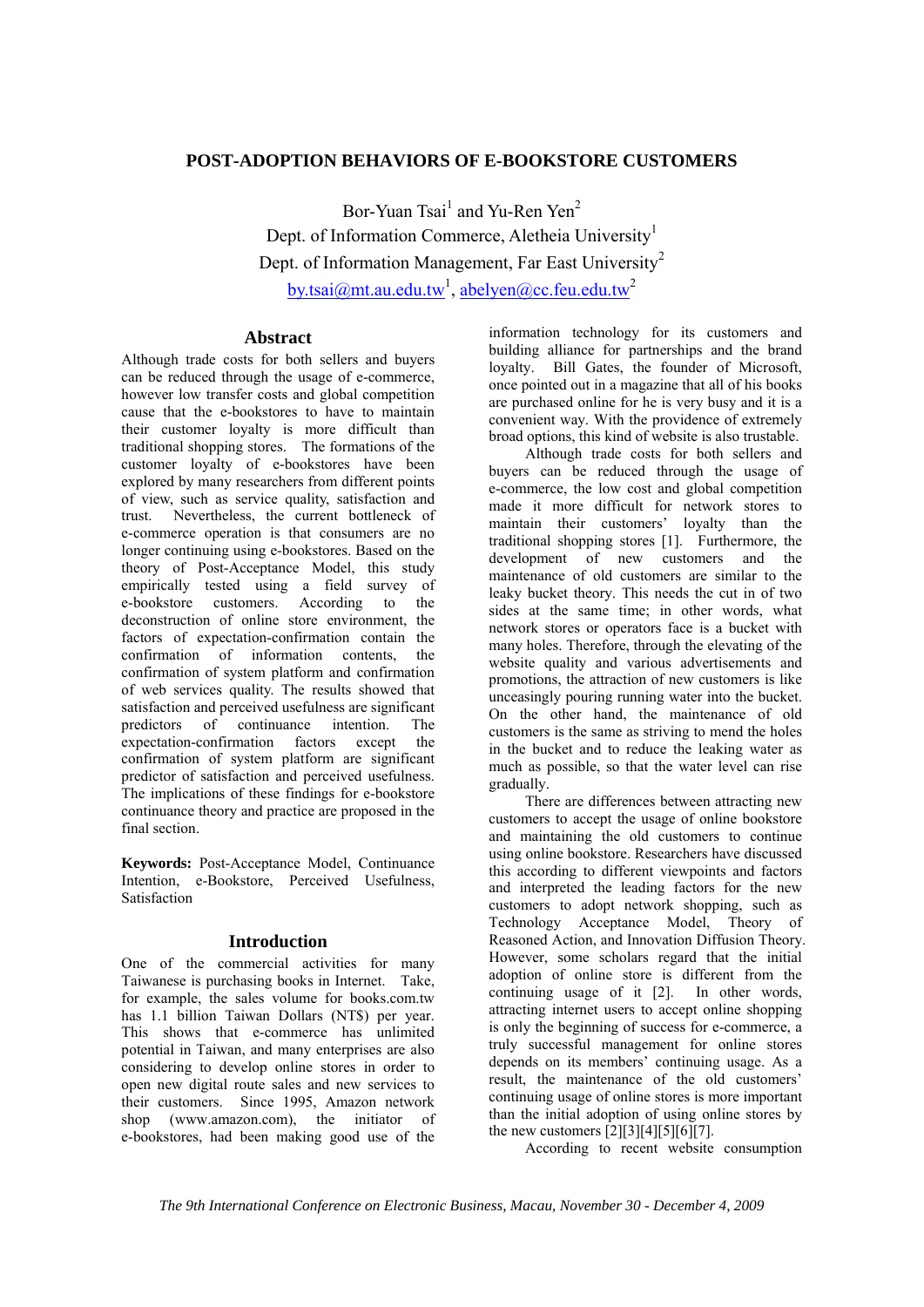investigation given by yam.com, it shows that the consumption of network shopping in Taiwan is mainly the purchase of books, magazine and other publication, which is approximately 35%, the highest of all kinds of purchases. Its market scale surpasses one billion NT dollars. In addition, presently, Chinese e-bookstores are mainly occupied by books.com.tw, ylib.com, kingstone.com.tw, silkbook.com, eslite.com and so on. There are still other more online publishing bookstores that allow customers to order professional books (e.g. computer books) online, which include San Min Book Company, Flag Publishing and Kings Publishing. Speaking of most network bookstores, book discounts (price reduction strategy) is the major way to maintain customers' loyalty [8]. Therefore, many network bookstores design new functions (e.g. membership and accumulate points, books recommendations, extending reading, shopping cart, electron books and newspapers and so on), friendly interface (e.g. series of changeable website colour, the one-click function), information rapid renewal service (e.g. ranking the best-selling books, new books channel), the book friends and interactions (e.g. online book summary sites, personalized bookstore, and discussion area), safe diverse payments and delivery selections (e.g. home-deliver, deliver to convenience store, paying by ATM, on-line credit card payment etc.) in order to both attract more new customers and maintain old customers. The purpose of this research is to study whether those innovations are conducive to increase the continuance intention of the customers, and with a further approach to discover the crucial causes of the factors (e.g. user's satisfaction, value factor). The research will examine the correlation hypothesis by using empirical researching technique, and then the proposal of several management opinions and suggestions will be based on the results of the hypothesis diagnoses.

## **Literature Review**

This study explores Taiwan's online bookstore users' intention of continuing to purchase books online. Adopting Post-Acceptance Model [6]as the base of the theory and using IS success model of Delone and Mclean (2003)[9] as the confirmation of it. Therefore, relating researches based on Post-Acceptance Model and IS success model will be reviewed.

#### **Adopting Post-Acceptance Model**

Bhattacherjee [6] regards that the expectation of the customer differs before and after the purchase of a product. With the consideration of this theory, this research modifies Expectation Confirmation

Theory and adds in the factors of perceived usefulness from Technology Acceptance Model [10]. Therefore, Post-Acceptance Model takes shape in Figure 1.

The confirmation in Expectation Confirmation Theory comes from the comparison between the previous expectation (t1) and the present result (t2). Positive disconfirmation is a term when the present result surpasses the previous expectation, while negative disconfirmation is a term when the present result is lower than the previous expectation. On the other hand, confirmation is a term when the two factors (t1 and t2) are equally balanced.



**Figure 1**:**Post-Acceptance Model**

Bhattacherjee [7] regards that confirmation is helpful in improving the rate of users' perceived usefulness and satisfaction. Davis et al.[10] indicates that the higher the perceived usefulness of the user in perceiving a specific technology or system, the more positive attitude in using the technology or system will be, which will in turn enhance the intention of usage. Many literatures have previously indicated that in the situation of e-commerce, perceived usefulness will positively influence the satisfaction rate and the attitude of network usage, as well as the usage intention and continuance intention [11][12][13][14][15][16]. Bhattacherjee[6] regards that perceived usefulness is a recognition and concept of the information system, and it can be referred as the afterward expectation of Expectation Confirmation Theory. This enables the hard defining expectation a concrete measurement. With the adoption of Post-Acceptance Model, this study hold the opinion that the reason why consumers are willing to continually purchase books online is because the internet is regarded as a useful mean for purchasing books and it also brings a sense of satisfaction to its consumers.

## **IS Success Model**

Online bookstore is both a website platform and a retail store, so the way of measuring customers' confirmation of the website platform quality can be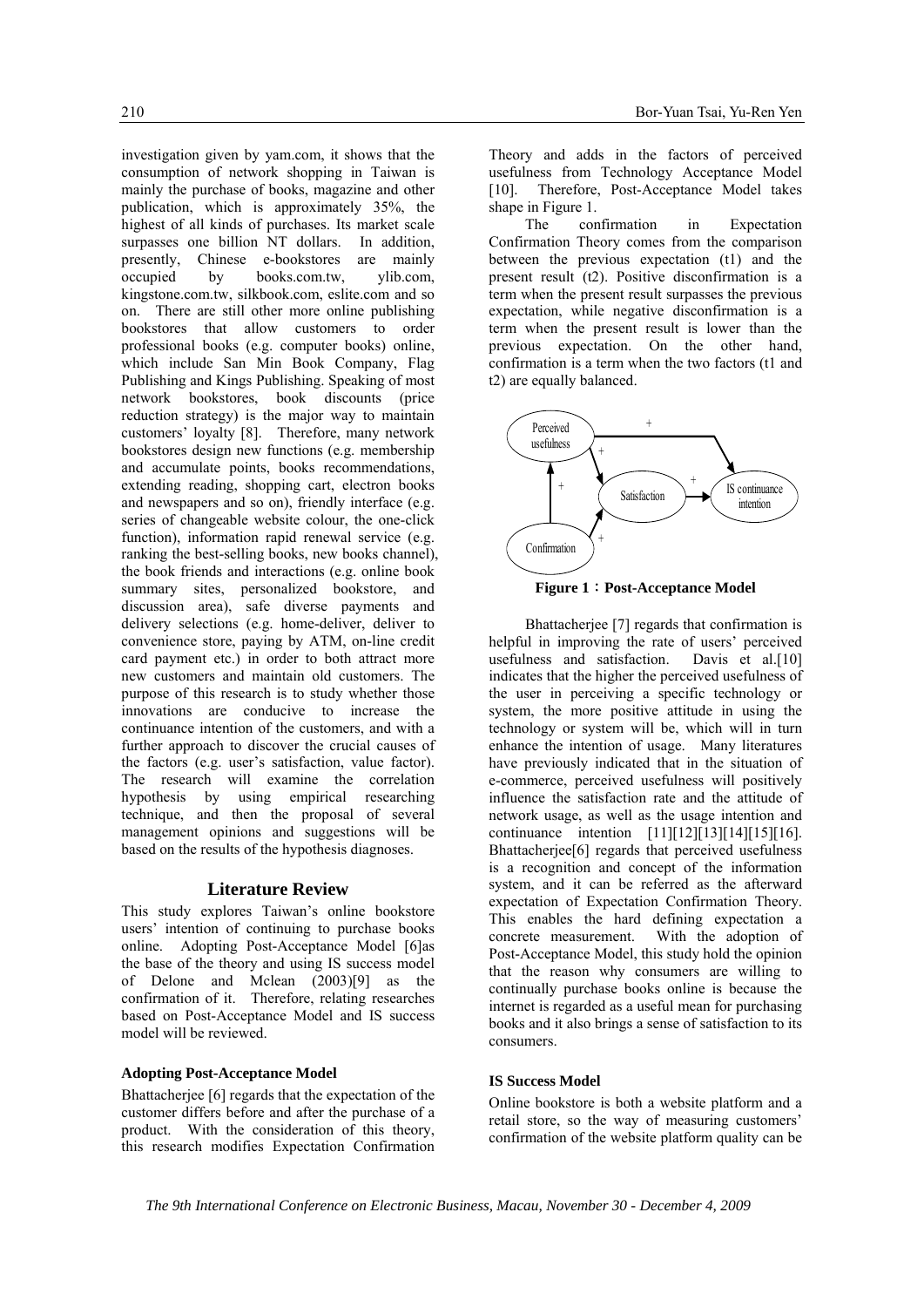made through the adoption of information content quality, information system quality and website service quality [9][17]. In the measurement of the customers' satisfaction rate, McKinney et al.[18] also indicates that the expectation and the comparison of consciousness result of information content quality and information system quality will turn out to be disconfirmation (IQ disconfirmation and SQ disconfirmation), and this will in turn affect the customer's satisfaction rate.

DeLone and McLean[9] integrated the effective viewpoint and process influence of the system and information to develop IS Success Model. Additionally, the six construction side, including system quality, information quality, information usage, user's satisfaction, personal impact and organization impact, was proposed. It is regarded that system quality and information quality will influence both the satisfaction rate of the user and the usage. What's more, the usage rate will also positively or negatively influence the user's satisfaction rate, which will become a personal impact and then influence the organization. In 2003, DeLone and McLean also renewed that the model should be added into the servicing quality, so as to become a more complete IS Success Model shown in Figure 2.



**Figure 2**:**IS Success Model** 

Information content quality concerns with the relevance, instance, reliability, correctness and wholeness of the supplied information content [5][9][14][18]. Internet service quality includes the interaction quality of the staffs, substantial environment quality and results [9][19][20][21].

#### **The Research Models and Hypotheses**

The goal of this research is to probe into the influencing elements of the continuance usage of purchasing books online. With the inheritance and adoption of Post-Acceptance Model as the base of the theory, the adoption of information content quality, system quality and service quality from the confirmation in Post-Acceptance Model, and through the IS Success Model of DeLone and McLean [9], the satisfaction and perceived

usefulness of the system are developed through the influence of these three qualities. According to the previous relating literature reviews, this research develops a model given in Figure 3 and the following nine researching hypotheses



**Figure 3: The Research Model** 

- H1:Users' satisfaction positively influences the continuance intention of using e-bookstore.
- H2 : Perceived usefulness in purchasing books online positively influences the continuance intention of using e-bookstore.
- H3 : Perceived usefulness in purchasing books online positively influences the user's satisfaction.
- H4: Informational content confirmation in purchasing books online positively influences the user's satisfaction.
- H5 : Website platform confirmation in purchasing books online positively influences the user's satisfaction.
- H6: Website service quality confirmation in purchasing books online positively influences the user's satisfaction.
- H7: Informational content confirmation in purchasing books online positively influences the perceived usefulness of using e-bookstore.
- H8 : Website platform confirmation in purchasing books online positively influences the perceived usefulness of using e-bookstore.
- H9: Website service quality confirmation in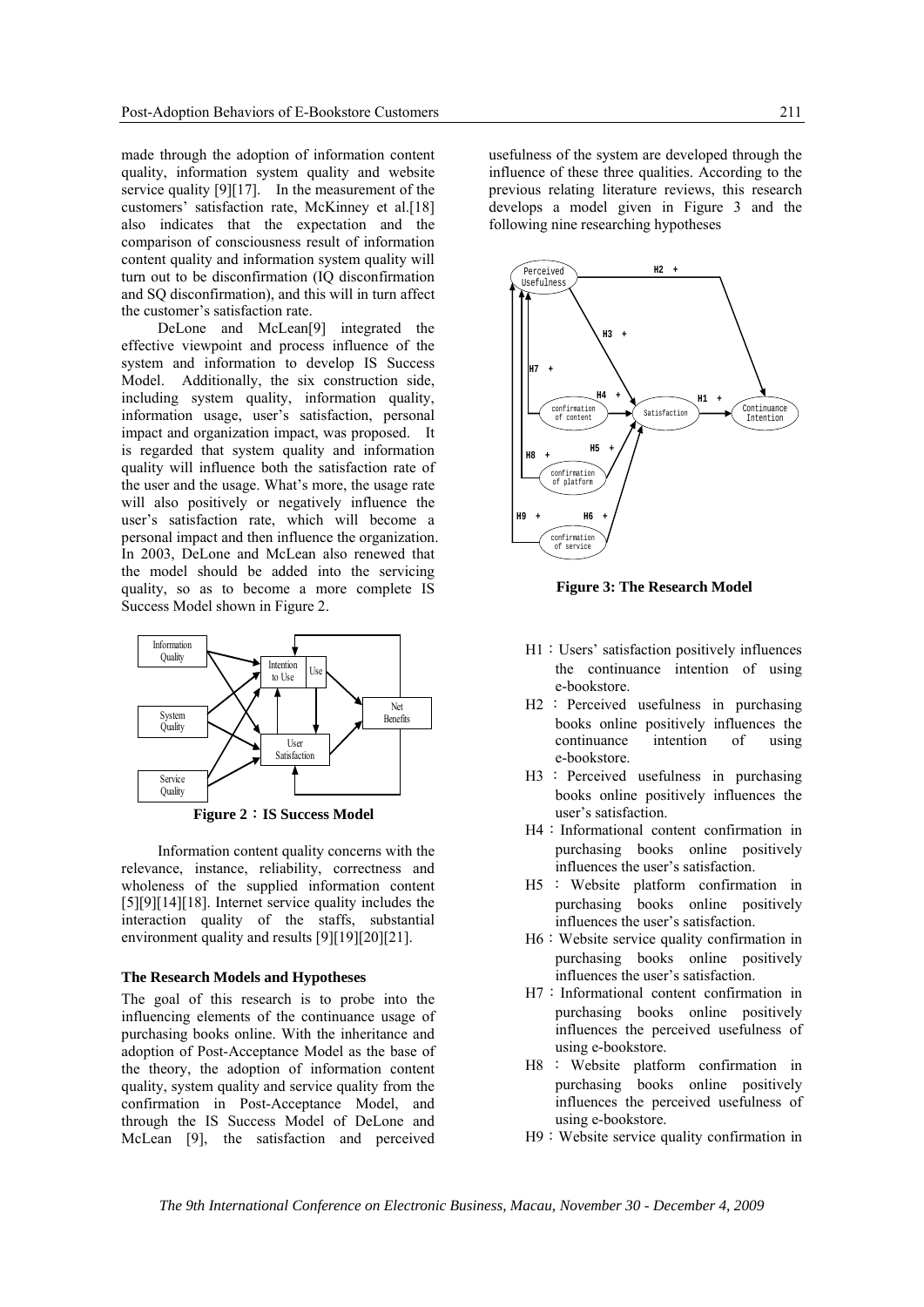purchasing books online positively influences the perceived usefulness of using e-bookstore.

#### **Research Methodology**

This paper investigates online consumers' continuance intention of using online bookstore, and an empirical study will proceed by using questionnaires. Additionally, structure equation model (SEM) is adopted to verify the path relations of variables of the model. The research steps are to explain as follows.

#### **Sampling Source and Data Collection Procedure**

Empirical data for this study was collected via a convenience sampling survey, and the survey respondents were students of a polytechnic university in southern Taiwan. They were either full time or part time students. The students were inquired whether they had any experience of purchasing books or other products online before answering the questionnaire. The survey respondents are only those who had the experience before. 240 surveys were collected and 150 of them were valid after weeding out incomplete or failure surveys through the visual examination. 90 surveys are invalid but 62.5% of surveys were valid samples.

The majority of the survey respondents are females (60%) who are between 20 to 24 years old. Using convenience sampling, the sampling sources are mainly university students. The difference of their resident areas and their school records are not big. Most of their income are 3,000~6,000 and 21,000~24,000 NT\$ per month due to the reason that the income differs between full time and part time students The online bookstores often used by 150 survey respondents are buy.yahoo.com.tw (51/150), 24h.pchome.com.tw (46/150), books.com.tw (37/150), eslite.com (6/150), and other online bookstores (10/150).

#### **Measurement Constructs and Question Items**

The constructing question items in this research are referred from Bhattacherjee [6][7] and other related articles [17][21], adopts its operational definition to develop measurement question items, and these are given in appendix. The previous survey of the questionnaires in this research had been held for three weeks before the formal survey. 20 consumers who had the experience of using online bookstore were invited as survey respondents to answer the questions. The results show that composite reliability (CR), average variance extracted (AVE) and factor loading are higher than the suggested values.

The questions of the questionnaire had been examined one by one by 2 information management professors and 3 doctorial candidates. The questions that had ambiguous meaning, easily confused or repetition sentences have been corrected or revised, in order to promote the content validity of the questionnaire. Seven-point Likert scales are used to measure each question and 1 is labeled as extremely disagree, 4 is labeled as neutral and 7 is labeled as extremely agree.

#### **Data Analysis and Result**

This research adopts Smart PLS version 2.0 M3 as the statistical analysis instrument. Smart PLS is graphical software for structural equation statistics that is similar to LISEREL. Comparing with LISEREL, Smart PLS is less restrictive in the request that variables must be normal and random distribution. Also, when estimating the path coefficient, it has fewer requirements about the sample size. The sample size of this research is 150 that are appropriate to adopt Smart PLS as the statistical analysis software.

#### **Measurement Model Analysis**

Under the consideration of the overall model, the purpose of measurement model analysis is both to test whether all measured variables have correctly measured its latent variables and whether they correspond with the complex measured variables under different circumstances. This research uses convergence validity and discriminate validity to represent construct validity. Convergence validity means using different measuring methods to measure variables from related variables, and it will be the measurement of same object when the correlation degree is high; thus, the score of measurement and the result should be the same. In a certain construct, the variance of measured variables should be highly interpreted or that measured variables should possess convergence, and this research uses factor loading (see Table 1) and average variance extracted, AVE (see Table 2) to represent it. The factor loading scale of all questions in this research is shown in Table 2. The scale is between 0.70~0.90, all of which are higher than the suggested scale 0.70. Therefore, the convergence validity of this research is within an acceptable range.

## **Table 1. Reliability analysis of all variables in measured model**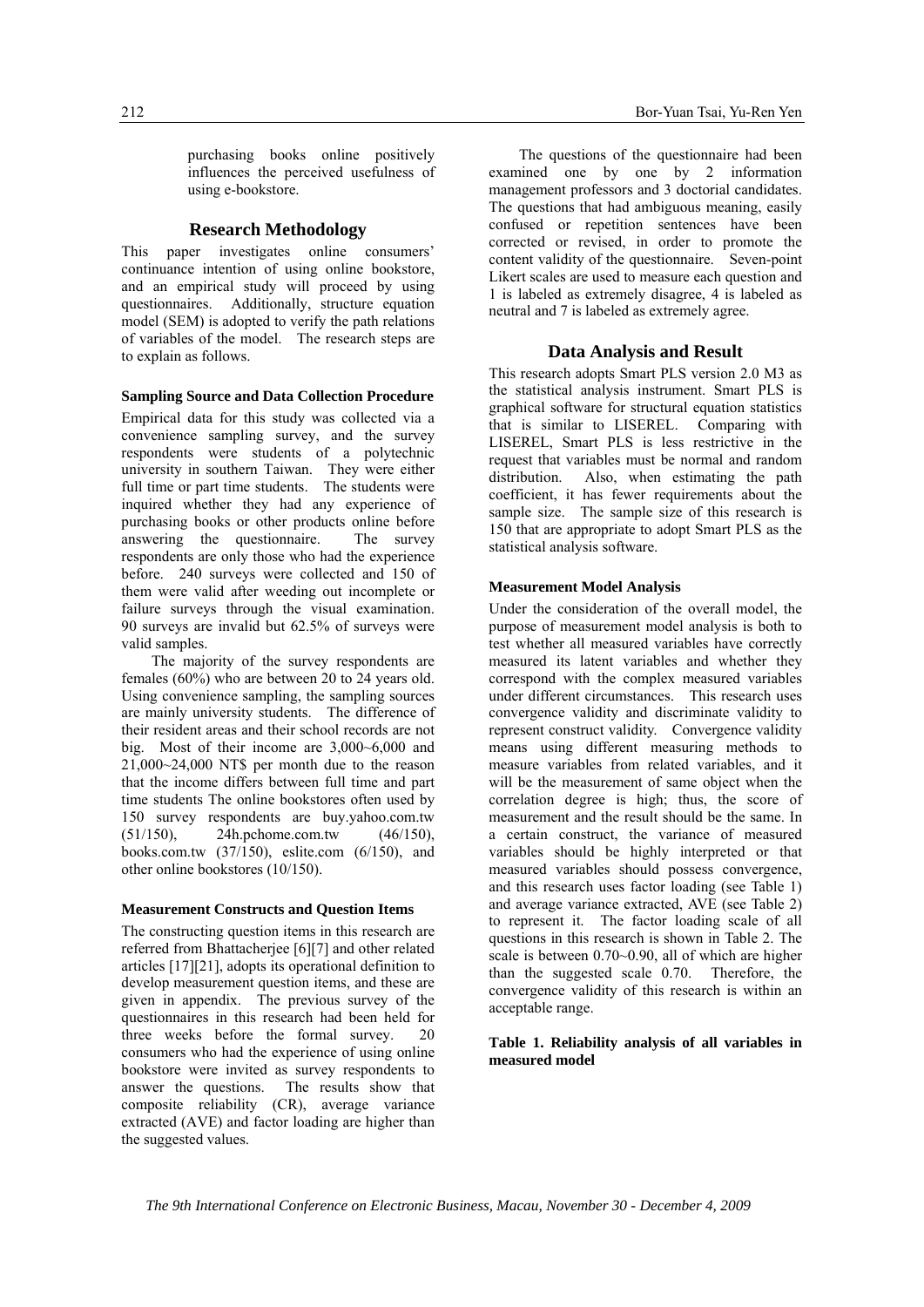| Constructs                             | Item             | Mean | STD. | Factor<br>Loading | <b>CR</b> |
|----------------------------------------|------------------|------|------|-------------------|-----------|
| Continuance                            | CI1              | 5.25 | 0.96 | 0.873             | 0.89      |
| intention                              | CI2              | 5.39 | 0.92 | 0.870             |           |
|                                        | CI3              | 5.22 | 0.85 | 0.829             |           |
| Satisfaction                           | SAT1             | 5.15 | 1.01 | 0.808             | 0.90      |
|                                        | SAT2             | 5.01 | 0.98 | 0.853             |           |
|                                        | SAT3             | 5.05 | 0.96 | 0.809             |           |
|                                        | SAT4             | 5.05 | 0.98 | 0.830             |           |
| Information<br>content<br>confirmation | CON1             | 5.03 | 1.05 | 0.807             | 0.90      |
|                                        | CON <sub>2</sub> | 4.97 | 1.06 | 0.856             |           |
|                                        | CON3             | 5.13 | 0.90 | 0.820             |           |
|                                        | CON <sub>4</sub> | 4.89 | 0.82 | 0.842             |           |
| System                                 | SYS1             | 4.82 | 1.04 | 0.822             | 0.90      |
| platform<br>confirmation               | SYS2             | 4.78 | 1.10 | 0.904             |           |
|                                        | SYS3             | 4.88 | 1.15 | 0.867             |           |
| Service<br>quality<br>confirmation     | SEV1             | 5.09 | 1.04 | 0.820             | 0.87      |
|                                        | SEV <sub>2</sub> | 5.17 | 1.07 | 0.806             |           |
|                                        | SEV3             | 5.27 | 1.04 | 0.703             |           |
|                                        | SEV4             | 4.98 | 0.98 | 0.833             |           |
| Perceived<br>usefulness                | PU1              | 4.92 | 1.03 | 0.814             | 0.90      |
|                                        | PU <sub>2</sub>  | 4.90 | 0.99 | 0.801             |           |
|                                        | PU3              | 4.73 | 0.96 | 0.855             |           |

Discriminate validity means the measuring of two different concepts, no matter the same or the different method the researcher uses, the relating analysis after the result of measurement shows that the correlation degree is lower. This research table is shown in Table 2. AVE scale is between 0.62 and 0.75, and the radical expression of any two constructs of AVE is larger than the coefficient relationship of these two construct. Therefore, the discriminate validity of this research is within an acceptable range.

| Table 2: Correlation of Constructs and AVE |  |  |  |  |  |
|--------------------------------------------|--|--|--|--|--|
|--------------------------------------------|--|--|--|--|--|

|            |            | Constructs |            |      |           |           |      |
|------------|------------|------------|------------|------|-----------|-----------|------|
|            | <b>AVE</b> | <b>CI</b>  | <b>SAT</b> | PU   | <b>CN</b> | <b>SY</b> | SЕ   |
| <b>CI</b>  | 0.74       | 0.86       |            | -    |           | -         |      |
| <b>SAT</b> | 0.68       | 0.43       | 0.82       |      |           |           |      |
| PU         | 0.68       | 0.50       | 0.43       | 0.82 |           |           |      |
| <b>CN</b>  | 0.69       | 0.38       | 0.45       | 0.45 | 0.83      |           |      |
| <b>SY</b>  | 0.75       | 0.54       | 0.15       | 0.27 | 0.10      | 0.87      |      |
| <b>SE</b>  | 0.62       | 0.34       | 0.54       | 0.39 | 0.43      | 0.16      | 0.79 |

Note :  $CI = Continuance$  Intention,  $SAT =$ Satisfaction, PU = Perceived Usefulness, CN  $=$ Informational Quality Confirmation,  $SY = System$ platform Confirmation, SE = Service Quality Confirmation.

This research adopts composite reliability(CR) as the reliability measurement. The latent variables of CR is consisted by all measuring variable reliability, it indicates that the inner coherence of construct index and its suggesting scale is higher than 0.6 [22]. High reliability means that there is high relation between the indices so that researchers will be confident to regard that the measuring item of this construct is coherent. The CR of this research construct (see Table 1) is in between 0.87~0.90, all of which are higher than the suggested rate 0.6. Therefore, the CR of this research construct is within an acceptable range.

#### **Structural Equation Analysis**

This research uses Structural Equation Model (SEM) to examine the proposed research model, and it adopts Smart PLS to make statistical analysis. Since PLS lacks the generation of overall goodness of fit index, it is represented only with the explained variance  $(R^2)$  of endogenous constructs, path coefficient between constructs and its statistical significance (see Figure 4).

The variance explanation for continuance intention is 30%, the variance explanation for user's satisfaction is 38%, and the variance explanation for perceived usefulness is 28%. Of the nine proposed research hypotheses, only satisfaction rate of systemic quality confirmation have not achieved an significant level, while the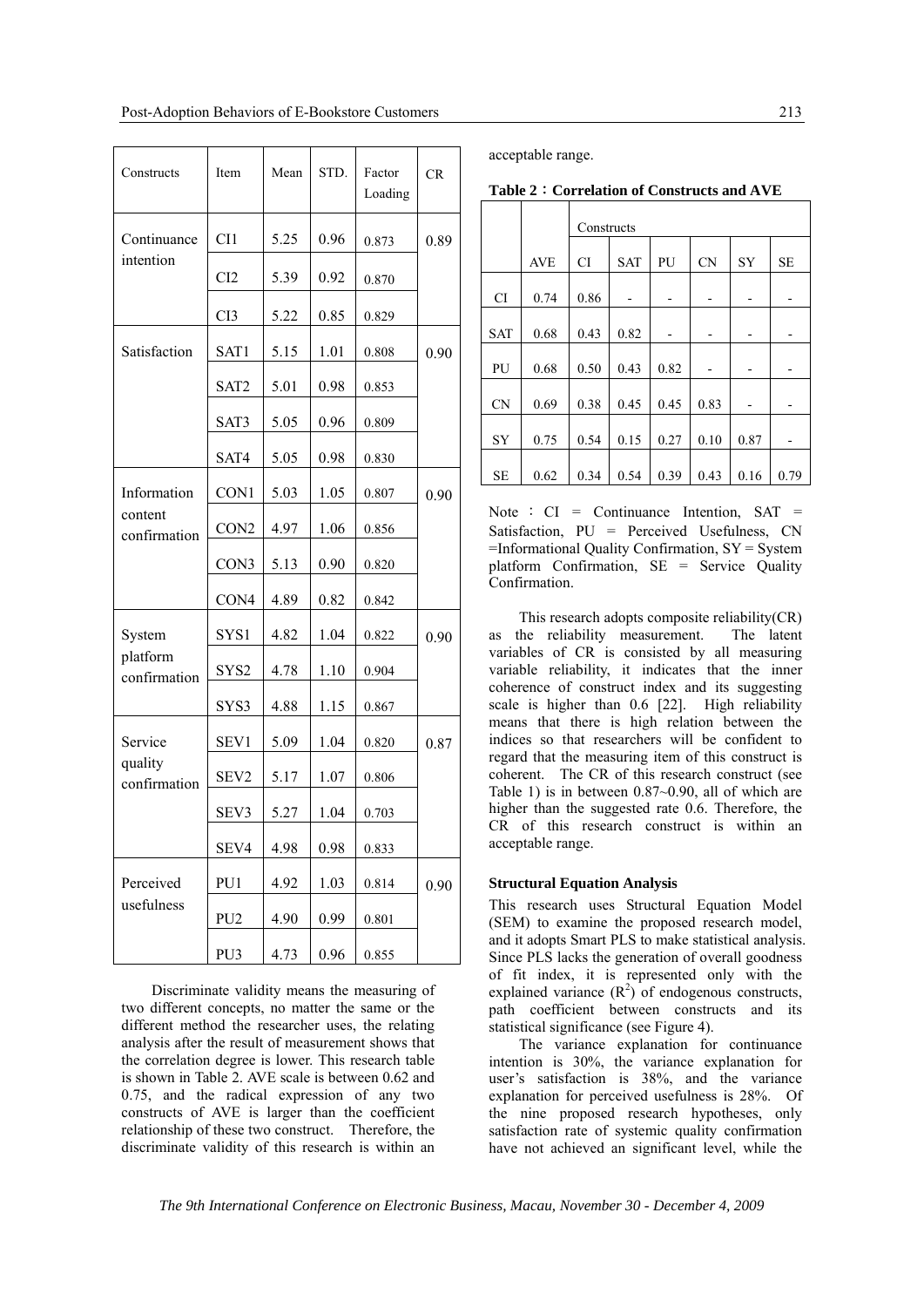path coefficient of other eight hypotheses are between 0.19~0.39 and are statistically significant



 $*_{p<0.05,**p<0.01,***p<0.001,n.s.}$ =nosignificant **Figure 4**:**PLS result of the research model**

### **Conclusion and Managerial**

#### **Implications**

According to the adoption of Post-Acceptance Model, this research develops continuance purchasing books online model, and the testament shows that the influence of perceived usefulness and user's satisfaction on continuance intention are quite evident. The path coefficient  $(\beta=0.39)$  of continuance intention to perceived usefulness is larger than the path coefficient  $(\beta=0.27)$  of continuance intention to user's satisfaction. This result is different from the testament of Bhattacherjee [6][7], which indicates that with the rapid development of e-store, many consumers already have mature online shopping experience. Therefore, the influence of continuance intention on the perceived usefulness of purchasing books online (the convenience, completeness and effectiveness) is higher than the influence on user's satisfaction. Moreover, the explanation of variance extent of continuance intention in this research (31%) is lower than the explanation of variance extent of Bhattacherjee [6] (41%). This indicates that the causes of customer's repurchasing behavior may be more complicated through the influence of the development of e-store and marketing strategies. Lin et al. [23] regards that perceived playfulness is an important considering element. What's more, in the research, Yen and Tsai [24] have deconstructed perceived usefulness as functional usefulness and social usefulness and added the concept of Web 2.0 into e-commerce.

(p<0.01). Therefore, the model of this research can be accepted to make further analysis.

This is also the probable direction to promote the explanation of variance extent of continuance intention in the future.

This research adopts Post-Acceptance Model as the base of the theory and uses IS success model of DeLone and McLean [9] to deconstruct the confirmation of Post-Acceptance Model. The result shows that systemic quality confirmation does not have evident influence on user's satisfaction; in other words, the website platform response rate, the easiness of using and the usability of website functions are more difficult to reach a convergence concerning on the influence of user's satisfaction ( $\beta$ =0.01,t=0.18). This may be because those who have filled out the questionnaire have different opinions about each e-bookstore platform, so it is worthy to make further study on the brand loyalty.

Carr [25] indicated that IT changes swiftly the business operations' strategy. However this advantage will be vanished if the IT has been imitated by competitors. Additionally, consumers are gradually dissatisfied with the platform functions that are developed by e-store using some other web techniques. The competition and imitation of website platform functions lower the uniqueness of web resources. With the concern of users' post-adoption behavior in purchasing books online, this study discovers that even though the confirmation of website platform shows influence on consumers' value, it, however, does not affect consumers' satisfaction. Therefore, under the premise of maintaining consumers' satisfaction, it is suggested that companies should lay emphasis on elevating the service quality.

The deconstructing confirmation element of this research indicates that website service quality has more evident influence on user's satisfaction  $(\beta=0.38,t=4.65)$ , and information content quality has more evident influence on perceived usefulness  $(\beta=0.32, t=4.34)$ . Thus, this research suggests that the venders of e-bookstores need to specially recruit service staffs and operate valuable web content after the website platform is stabled. Also, they should increase book commentary and book information and reader interacting site in order to attract more customers to visit again.

With the more online purchasing experiences of Taiwanese, this research have not included the discussion of risk and trust problems of internet trade into the model. The main purpose of this research is to clarify the influence of continuance intention on perceived usefulness. This is also an issue that companies need to lay emphasis on. Even though low price is still the main promotion strategy for many stores, it will, nevertheless, not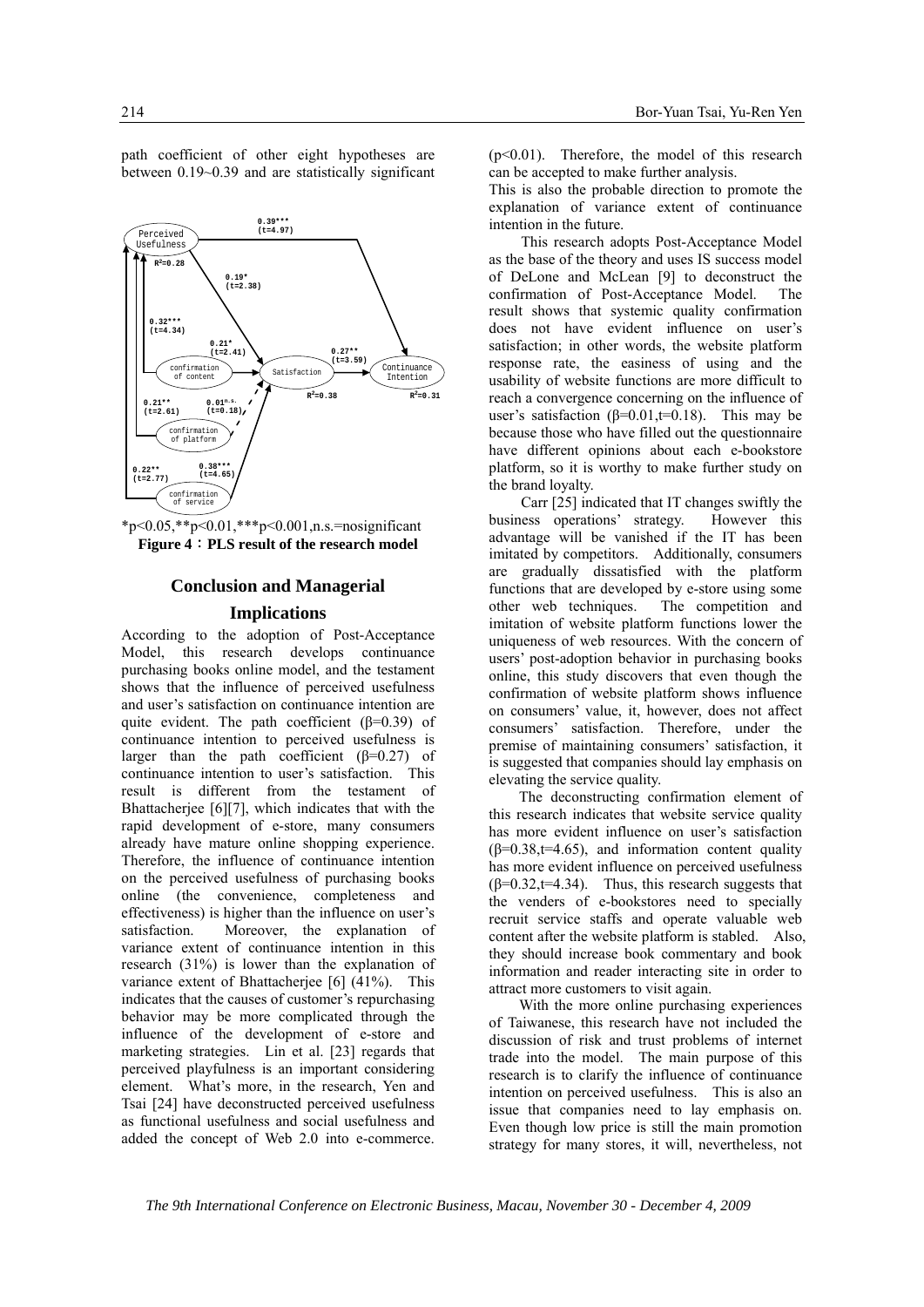help the long-term continuance intention project, and the research also lacks the discussion of this issue. In this study, survey respondents are students of a polytechnic university, while the result possesses reliability yet it is still inadequate concerning the inference of external validity. As a consequence, the authors suggest that a larger scale of investigation can be made in the future under the circumstances of enough budgets and the cooperation of portal sites.

#### **Appendix**

#### **Measurement Question Items**

Continuance Intention:

- CI1. I tend to continue using e-bookstore rather than discontinue their use.
- CI2. My intentions are to continue using e-bookstore rather than any alternative means.
- CI3. If I could, I would like to discontinue using ebookstore.

Satisfaction:

- ST1. I am satisfied with my decision on using ebookstore.
- ST2. It is a wise choice for me to purchase books online.
- ST3. I am very delighted to purchase books online.
- ST4. I am satisfied with the usage of e-bookstore.

Confirmation of Information Context:

- CN1. The book information provided by e-bookstore fulfills my needs that are better than I had expected.
- CN2. The book information provided by e-bookstore is more up-to-date than I expected.
- CN3. The book information provided by e-bookstore is more complete than my expectations.
- CN4. The book information provided by e-bookstore is more reliable than my expectations.

Confirmation of website platform:

- SY1. Every function provided by e-bookstore can always be properly used that is better than my expectations.
- SY2. The information shown on the screen of ebookstore is faster than I expected.
- SY3. Every function provided by e-bookstore is easy to use that is better than my expectation.

Confirmation of Website Service Quality:

SE1. Website services provided by e-bookstore being accomplished as scheduled is better than I expected.

- SE2. Purchasing products on e-bookstore is relieved that is better than my expectation.
- SE3. E-bookstore actively assists customers in choosing and buying products is better than my expectation.
- SE4. Particular requirement of customers being adequately taken care is better than my expectation.

Perceived Usefulness:

- PU1. It is more convenient for me to purchase books and other products online.
- PU2. E-bookstore service allows me to find more products that conform to my interest.
- PU3. Using e-bookstore service enhances my time arrangement effectively.

**Acknowledgement.** The authors acknowledge support from Taiwan National Science Council (NSC) under project number NSC 98-2410-H-269-004-.

## **References**

- [1] Shim, S. and Eastlick, M.A., "The Hierarchical Influence of Personal values on Mall Shopping Attitude and Behavior," *Journal of Retailing*, (74), 1998, pp.139-160.
- [2] Li, D., Browne, G.J., and Chau, P.Y.K., "A empirical investigation of web site use using a commitment-based model," *Decision Sciences* (37:3), 2006, pp.427-444.
- [3] Karahanna, E., Straub, D., and Chervany, N., "Information technology adoption across time: A cross-sectional comparison of pre-adoption and post-adoption beliefs," *MIS Quarterly*, 23(2), 1999, 183-213.
- [4] Reichheld, F.F. and Schefter, P., "E-Loyalty: your secret weapon on the web," *Harvard Business review* (78:4), 2000, pp.105-113.
- [5] Venkatesh, V., and Davis, F.D., "A theoretical extension of the technology acceptance model: four longitudinal field studies," *Management Science* (46:2), 2000, pp.186-204.
- [6] Bhattacherjee, A., "Understanding Information Systems Continuance: An Expectation-Confirmation Model," *MIS Quarterly* (25:3), 2001, pp. 351-370.
- [7] Bhattacherjee, A., "An empirical analysis of the antecedents of electronic commerce service continuance," *Decision Support Systems* (32), 2001, pp. 201-214.
- [8] Lin, M.-J., Chung, S.-C., and Chen, K.-Y., "A Research of Customer Loyalty in e-Retailing," *Marketing Review*, 1(2), 2004, pp 111-134.
- [9] DeLone, W.H. and McLean, E.R., "The